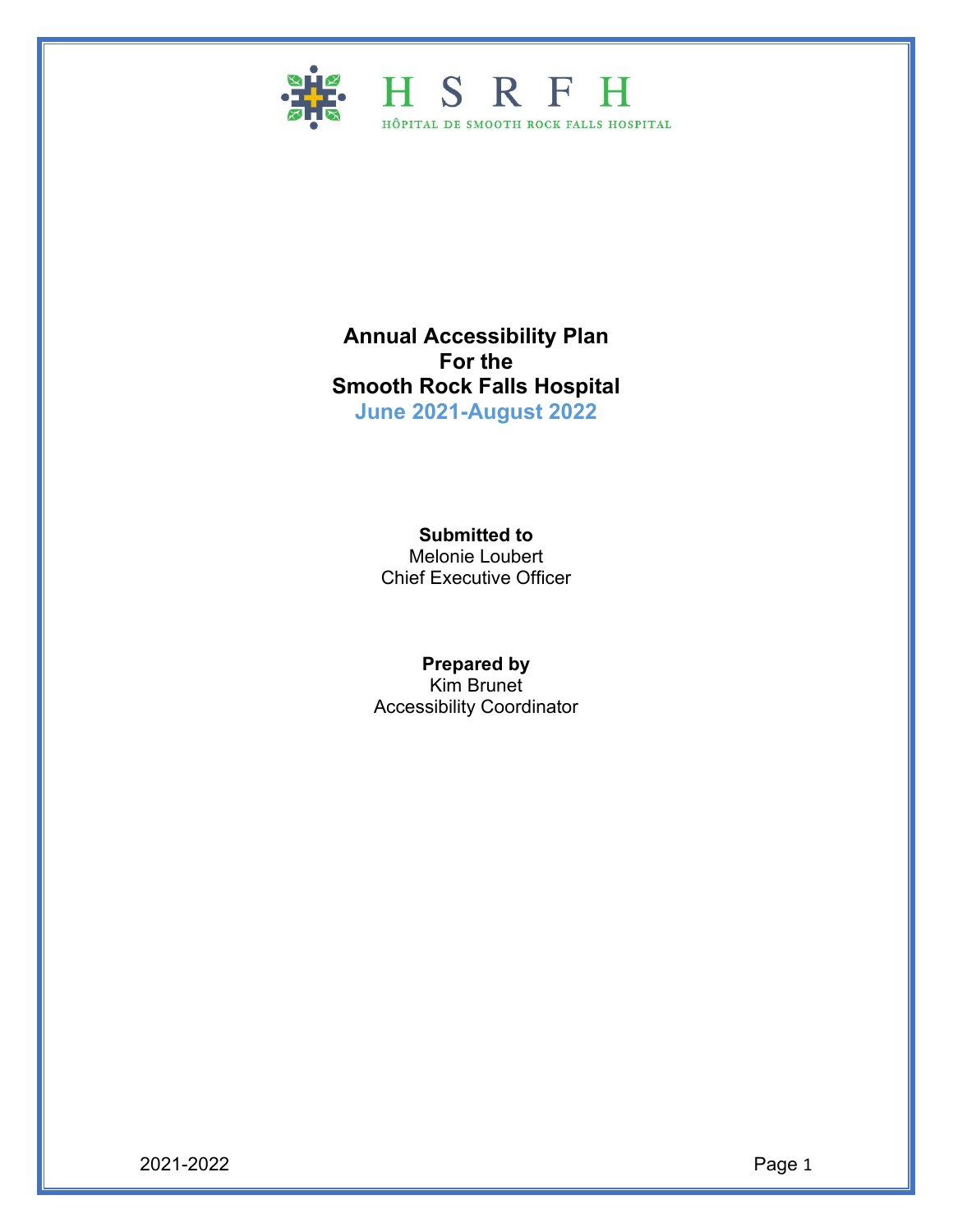

HSRFH HÔPITAL DE SMOOTH ROCK FALLS HOSPITAL

# **Table of Contents**

## **PAGE**

| <b>EXECUTIVE SUMMARY</b> |  |                                                  |                |  |  |
|--------------------------|--|--------------------------------------------------|----------------|--|--|
|                          |  | 1. Aim                                           | $\overline{4}$ |  |  |
|                          |  | 2. Objectives                                    | 4              |  |  |
|                          |  | 3. Description of the Smooth Rock Falls Hospital | 4              |  |  |
|                          |  | 4. Accessibility Working Group                   | 5              |  |  |
|                          |  | 5. Hospital commitment to accessibility planning | 5              |  |  |
|                          |  | 6. Barrier removals of the previous year         | 5              |  |  |
|                          |  | 7. Barrier identification                        | 5              |  |  |
|                          |  | 8. Barriers that will be addressed in 2009-2010  | $\overline{7}$ |  |  |
|                          |  | 9. Review and monitoring process                 | $\overline{7}$ |  |  |
|                          |  | 10. Communication of the plan                    | 7              |  |  |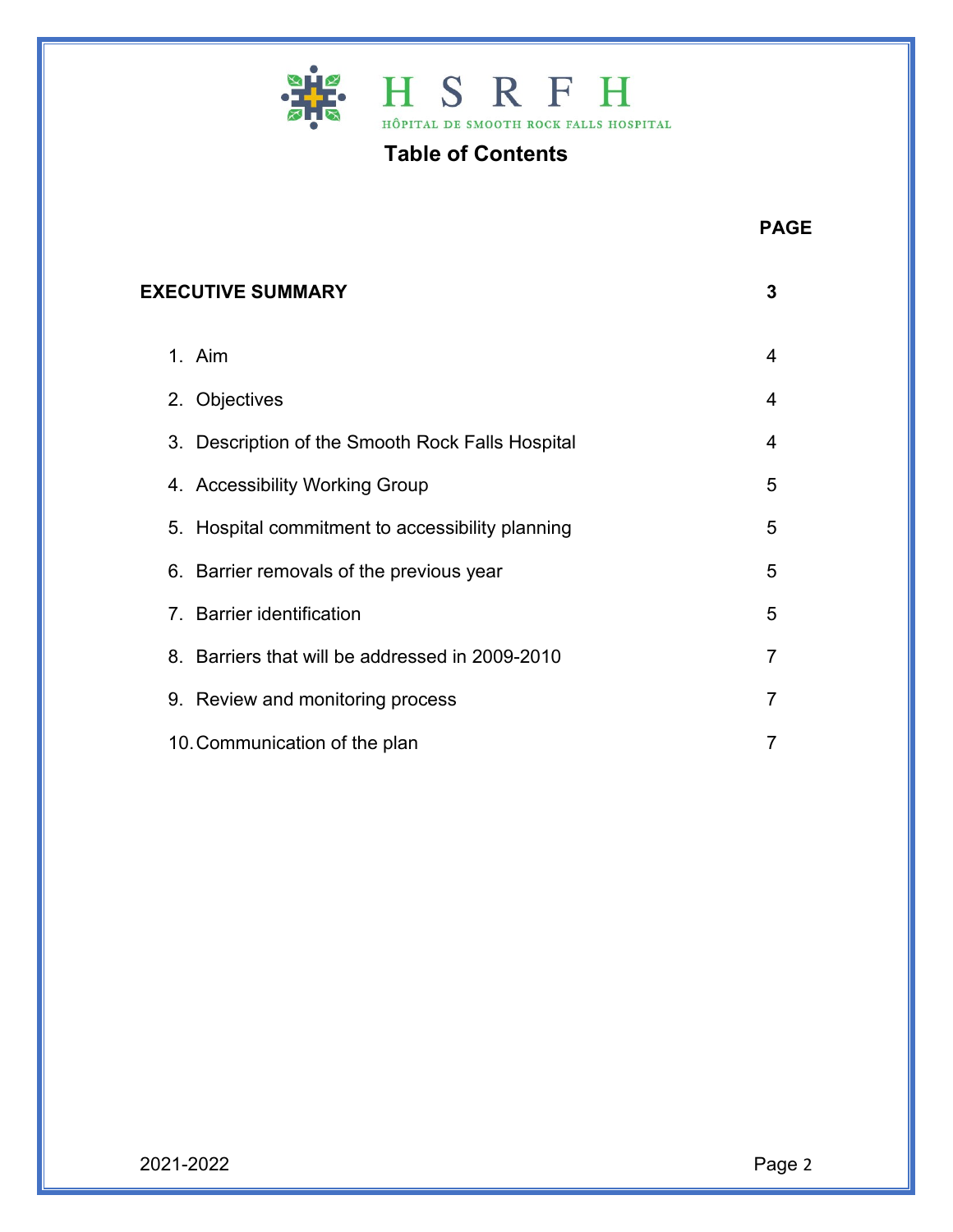

# **Executive Summary**

The purpose of the Ontarians with Disabilities Act, 2001 (ODA) is to improve opportunities for people with disabilities and to provide for their involvement in the identification, removal and prevention of barriers to their full participation in the life of the province. To this end, the ODA requires each hospital to prepare an annual accessibility plan; to consult with people with disabilities in the preparation of this plan; and to make the plan public.

This accessibility plan of the Smooth Rock Falls Hospital (SRFH) for the year 2009-2010 was prepared by the Accessibility Coordinator. The plan describes achievements of last year's plan and the measures that the Hospital will take in the coming year.

The Smooth Rock Falls Hospital will continue its commitment to the continual improvement of access to hospital facilities, policies, programs, practices and services for patients and their family members, staff, health care practitioners, volunteers and members of the community with disabilities; the participation of people with disabilities in the development and review of its annual accessibility plans; and the provision of quality services to all patients and their family members and members of the community with disabilities.

This year, the hospital will continue to work on eliminating identified barriers and improve accessibility for all. The main focus this year is to improve accessibility by complying with the standards for customer service, which involves the development of policies and procedures on customer service as well as staff training.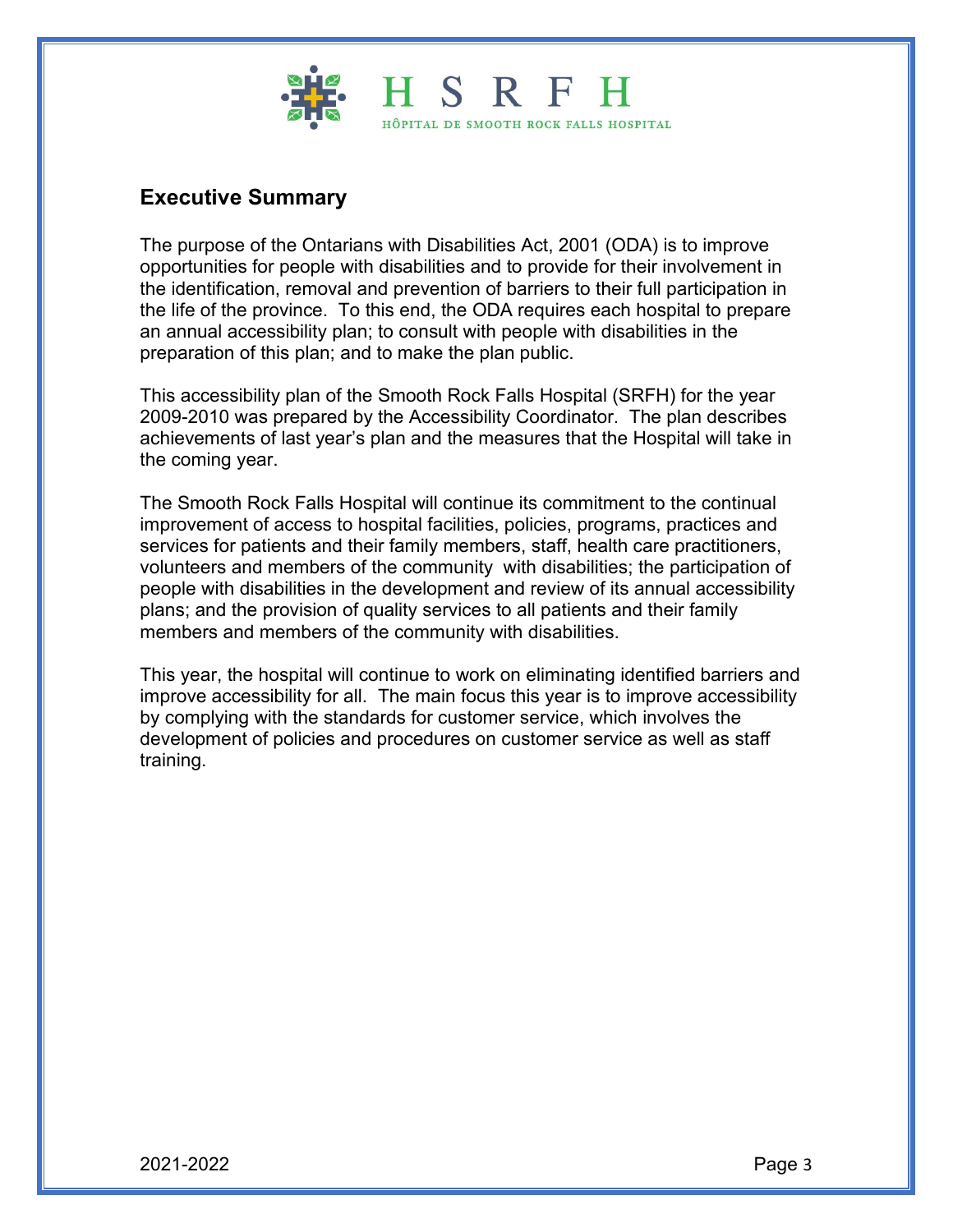

#### **1. Aim**

This plan describes: (1) the measures that SRFH has taken in the past, and (2) the measures that SRFH will take during the next year (2020-2021) to identify, remove and prevent barriers to people with disabilities who live, work in or use the hospital.

#### **2. Objectives**

This plan:

- I. Describes the process by which SRFH will identify, remove and prevent barriers to people with disabilities.
- II. Reviews efforts at SRFH to remove and prevent barriers to people with disabilities over the past year.
- III. Describes the measures SRFH will take in the coming year to identify, remove and prevent barriers to people with disabilities.
- IV. Describes how SRFH will make this accessibility plan available to the public.

#### **3. Description of the Smooth Rock Falls Hospital**

Smooth Rock Falls Hospital is a 37 bed community hospital with both acute and long term care wings. The hospital is also responsible for the operation of the Cochrane District Detoxification Centre in Smooth Rock Falls.

The SRFH was established to serve the health care needs of the residents of Smooth Rock Falls and area and is operated by the SRFH Corporation under the authority granted to it by the Province of Ontario.

The SRFH recognizes the right of patients to be served in French if that is the language of their choice.

The hospital's mission statement states that the SRFH is committed to satisfying the health care needs of our community through the safe, prompt delivery of quality service.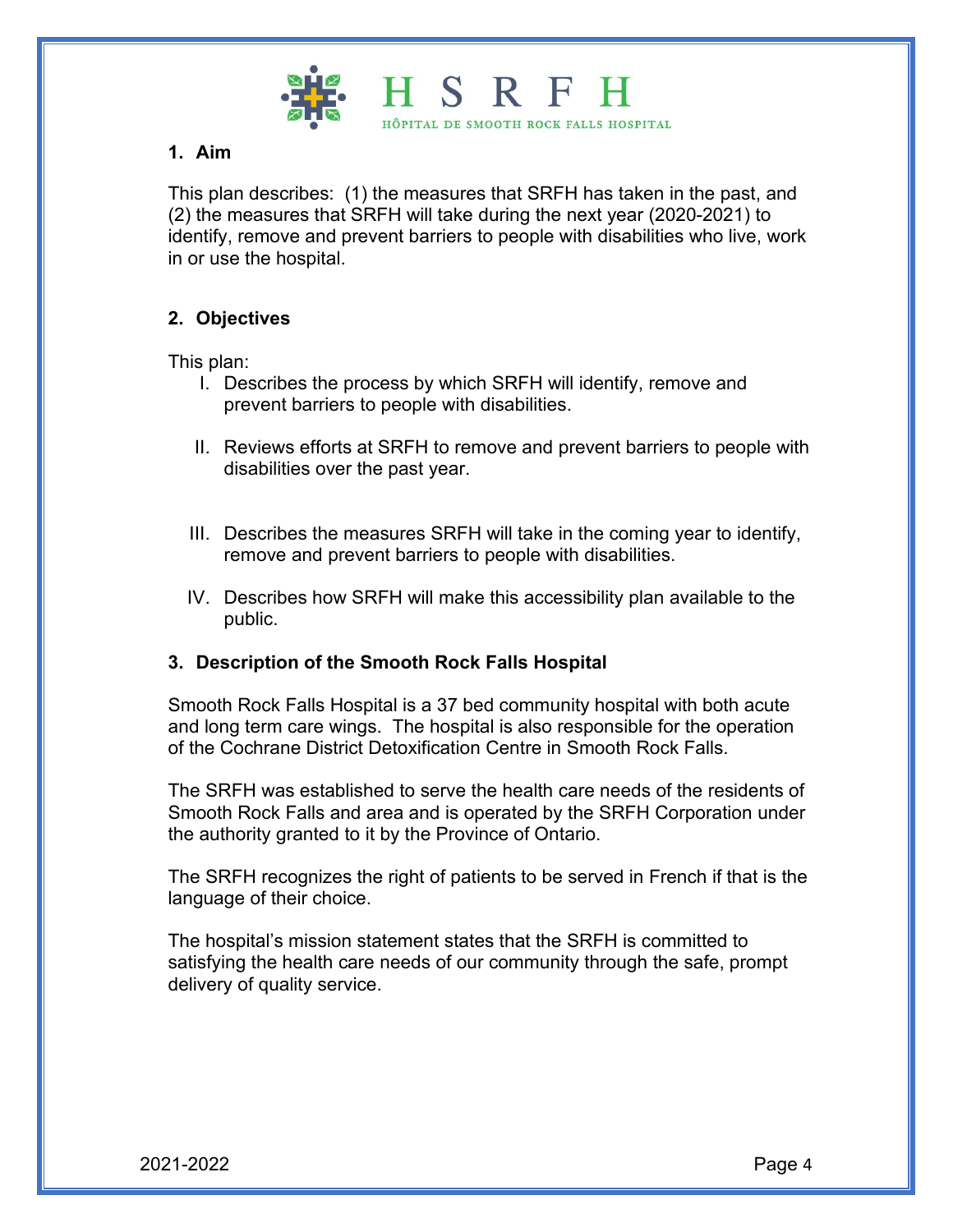

#### **4. The Accessibility Working Group**

Kim Brunet is the Accessibility Coordinator for the hospital and accessibility will be discussed and planned through the Operations Team meetings, as all services of the hospital are represented at this team.

#### **5. Hospital Commitment to Accessibility Planning**

The SRFH Board of Directors adopted the Accessibility Planning Policy in April 2003.

It states that the SRFH Board of Directors is committed to accessibility planning which will include:

- The continual improvement of access to our facilities, policies, programs, practices and services for patients and their family members, staff, health care practitioners, volunteers and members of the community;
- The participation of people with disabilities in the development and review of our annual accessibility plans;
- We are committed to ensuring our by-laws and policies are consistent with the principles of accessibility; and
- We are committed to the establishment of an Accessibility Working Group at our hospital.

#### **6. Barrier Removals of the Previous Year**

During the past years, the customer service standard was continuously applied with respective policies and procedures. The Smooth Rock Falls Hospital is committed to provide necessary training to all their employees and volunteers.

The Smooth Rock Falls Hospital is in a continual process of acquiring funds due to its financial deficit in order to eliminate barriers. Technological services have been obtained for website revamping purposes and to also work on ODA compliance with expectations of barrier elimination, however the project has yet to be completed.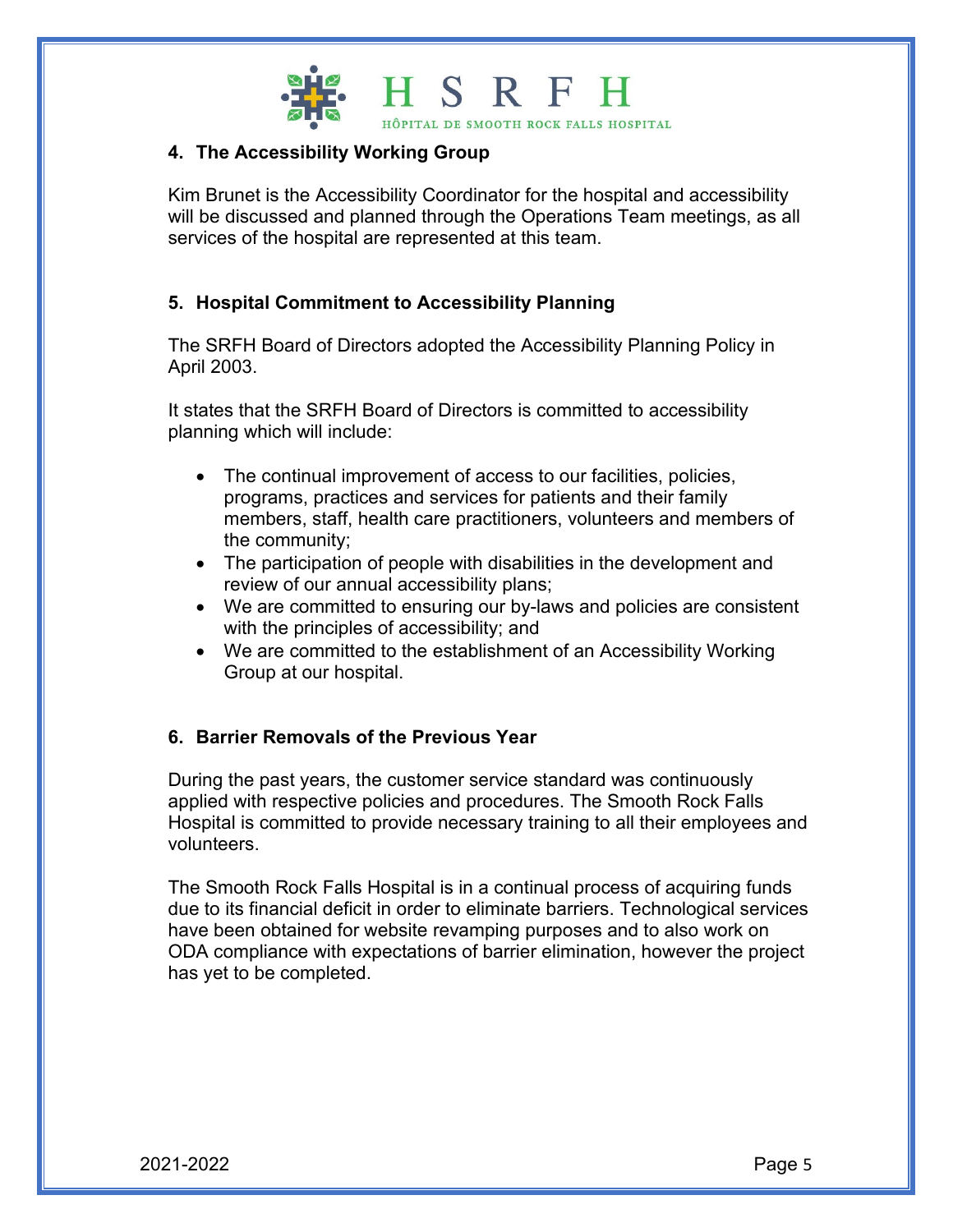

HSRFH HÔPITAL DE SMOOTH ROCK FALLS HOSPITAL

# **7. Barrier identification**

There are currently 5 barriers in the hospital for people with disabilities.

|                | <b>Type of barrier</b> | <b>Description of</b><br>barrier                                                                                                                           | <b>Strategy for its</b><br>removal/prevention                                            |
|----------------|------------------------|------------------------------------------------------------------------------------------------------------------------------------------------------------|------------------------------------------------------------------------------------------|
| $\mathbf 1$    | Architectural          | Reception desk too<br>high for clients in w/c,<br>not eye level                                                                                            | Redesign reception.                                                                      |
| 2              | Physical               | Very few workstations<br>are ergonomic or can<br>accommodate a<br>person with a<br>disability                                                              | Redesign/reconfigure<br>workstations.                                                    |
| 3              | Communication          | No TTY service for<br>deaf/hearing impaired<br>clients, answering<br>system                                                                                | Investigate system for<br>providing telephone<br>service to hearing<br>impaired clients. |
| $\overline{4}$ | Technological          | <b>Hospital website</b><br>cannot be used by<br>people with visual<br>impairments or who<br>use screen reading<br>software.                                | Establish accessible<br>website.                                                         |
| 5              | Architectural          | <b>Medical clinic access</b><br>is difficult for people<br>with mobility issues<br>due to lack of<br>handrails and slippery<br>conditions during<br>winter | Install ramp/handrails<br>to entrance of clinic                                          |